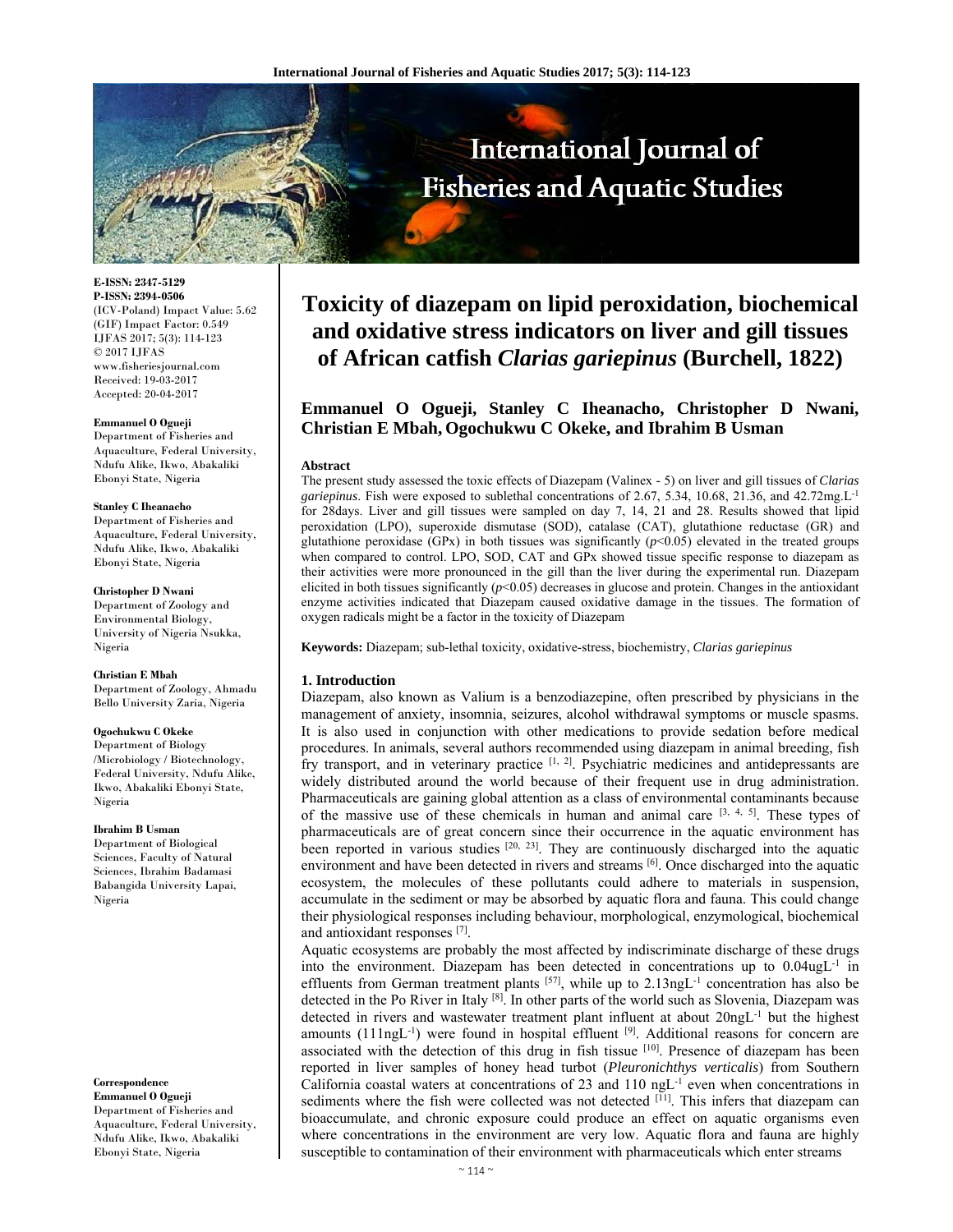and rivers as runoffs from farms, industries and hospitals. Under normal natural conditions in the ecosystem, animals maintain generation and neutralization of reactive oxygen species ( $ROS$ )  $[12]$ , but when exposed to pollutants including diazepam, higher levels of free radicals such as superoxide (O2-), hydroxyl radicals (OH-) and hydrogen peroxide  $(H_2O_2)$ are generated <sup>[11]</sup>. Free radical generators and their biotransformation (xenobiotics) may lead to increased production of ROS which are highly toxic and may trigger oxidative and DNA damage in fish  $[13]$ .

 Reactive oxygen species at excess level was observed to react with biological macromolecules to increase the level of lipid peroxidation (thiobarbituric acid reactive substances, TBARS) [14], protein denaturation and changes in the activities of antioxidant enzymes including catalase (CAT), superoxide dismutase (SOD), and glutathione peroxidase (GPx) [15]. It may also affect the levels of other biochemical parameters such as alanine aminotransferase (ALT), aspartate aminotransferase (AST), alkaline phosphatase (ALP), protein and glucose metabolism [14].

 Studies have shown that diazepam can bind to GABA receptors also in fish brains and can affect behavioral responses [16, 17]. Anxiolytic effects of diazepam have been reported in various species of fish. For example in zebra fish, it was reported as reduced novel tank diving response [2], suppressed preference for the edge of experimental tank [20] and reduced typical dark avoidance behavior during light/dark preference test  $[21]$ . Reduction in schooling behavior has also been observed in medaka exposed to diazepam [17].

Literature on toxicological effects of diazepam on freshwater fishes is scanty. In Nigeria, no research to the best of our knowledge has been published on the effects of diazepam on freshwater fishes in the aquatic ecosystem. In this study, we set out to determine the toxicity of diazepam on lipid preoxidation, biochemical and oxidative stress indicators in liver and gill tissues of the African catfish *Clarias gariepinus*.

## **2. Materials and methods**

### **2.1 Experimental fish specimen and drug**

Juveniles of African catfish (*C. gariepinus*), (mean standard length of 27.36±0.23cm and mean weight of 197.39±2.34g) were procured from Regima Fish Farms Ltd, in Abakaliki urban and transported to Fisheries Wet Laboratory of the Department of Fisheries and Aquaculture, Federal University Ndufu Alike Ikwo, Ebonyi State Nigeria, Fish were subsequently subjected to a 2-min bath with 0.05% potassium permanganate (KMnO4) to prevent skin infections. The fish were acclimatized for two weeks in two plastic tanks of 500L capacity each and fed *ad libitum* on a daily basis with commercial feed (Coppens International Helmond Netherlands) containing 35% crude protein. In order to sustain a good hygienic condition and to avoid pollution, fecal waste and other devastate materials were siphoned off every day. Deceased fishes were removed with the help of plastic forceps to prevent further or possible deterioration of the water quality and eminence. For the duration of acclimatization, water in the tanks was renewed every day with well aerated tap water. The feeding was discontinued 24 h before the experimental run to prevent interference of feces. For the present study, commercial formulations of Diazepam with trade name "Valinex - 5" (NAFDAC REG No: 04-0063.Manufactured by VITABIOTICS (NIG) LTD, Lagos Nigeria, under licence from VITABIOTICS LTD London, England) containing Diazepam B.P. 5mg as the active ingredients were used as the stock solution.

## **2.1.2 Experimental Design**

Completely randomized design (CRD) was used for the experiment. One hundred and eighty fish were distributed into eighteen glass aquaria tanks (60x30x30cm) and each treatment was triplicated with 10 fish per tank. Fish were exposed to different sublethal concentrations of Diazepam as treatments. The different concentrations were 2.67, 5.34, 10.68, 21.36, and  $42.72mg.L^{-1}$ , and a control with no toxicant. The different diazepam concentrations were measured and introduced into experimental aquaria tanks containing 40 litres of dechlorinated tap water. The mixture was allowed to stand for 30 minutes before introducing the fishes to be tested. One fish from each replicate (in both the treatment groups and control) was sacrificed after anesthetizing with tricaine methane sulfonate (MS-222) to minimize stress. This was carried out on days 7, 14, 21, and 28 during exposure period. Biochemical study was undertaken  $[23, 24]$ . The fish were dissected and liver and gill tissues were removed and washed in 0.9% sodium chloride (NaCl) solution, and blended in prechilled potassium phosphate buffer (1: 10 W/V,0.1 M, pH 7.0). One part of the homogenate was used for the estimation of thiobarbituric acid reactive substances (TBARS) while the other part was centrifuged for 20 minutes at 10,500 rpm under 4 °C to obtain the supernatant which was stored at 4 °C for enzyme assay. For each of the parameters, five determinations were made and the average recorded as mean±SE.

The physicochemical properties of the test water were monitored and analyzed daily <sup>[58]</sup>, and the mean values were obtained as follows; temperature 27.02±0.07 °C, dissolved oxygen  $4.82 \pm 0.03$ mgl<sup>-1</sup>, pH 7.05±0.01, total alkalinity  $32.75\pm0.77$ mgL<sup>-1</sup>, salinity  $0.31\pm0.25$ mgL<sup>-1</sup>, conductivity  $235$ mScm<sup>-1</sup>, and total hardness  $18.96\pm0.75$  mgL<sup>-1</sup>.

## **2.1.3 Estimation of lipid Peroxidation**

Tissue lipid peroxidation (LPO) was determined by the estimation of thiobarbituric acid reactive substances (TBARS) [24]. The TBARS concentration was measured by the absorption at 535 nm at molar extinction coefficient of 156 mM/cm. Nanomoles was used as the unit of expression for specific activity of TBARS/mg protein.

## **2.1.4 Assessment of antioxidant enzymes and tissue biochemistry**

Determination of glutathione peroxidase (GPx) activity was by using the rate of NADPH oxidation at 340 nm in coupled reaction with glutathione reductase. Extinction coefficient  $6.22$ mMcm<sup>-1</sup> was used to determine the specific activity <sup>[25]</sup>. The values obtained were expressed in unit/min/mg protein. Spectrophotometer was employed to determine tissue Catalase (CAT) activities by measuring the rate of  $H_2O_2$ breakdown following a decrease in absorbance at 240 nm [26] and the unit of expression was in U/mg protein. Superoxide dismutase (SOD) activity was assayed at 420 nm [27]. The assay is derived from the oxidation of epinephrineadrenochrome transition mediated by the enzyme and this is expressed in U/mg protein. Using bovine serum as a standard, spectrophotometer was used to estimate total protein in the tissues  $^{[59]}$ , while glucose levels were also estimated  $^{[28]}$ .

## **2.1.5 Data Analysis**

The data obtained were analyzed using statistical package (IBM SPSS version 20). The data were subjected to one way ANOVA and means were separated by Duncan's multiple range tests. Significant difference was declared at 5%.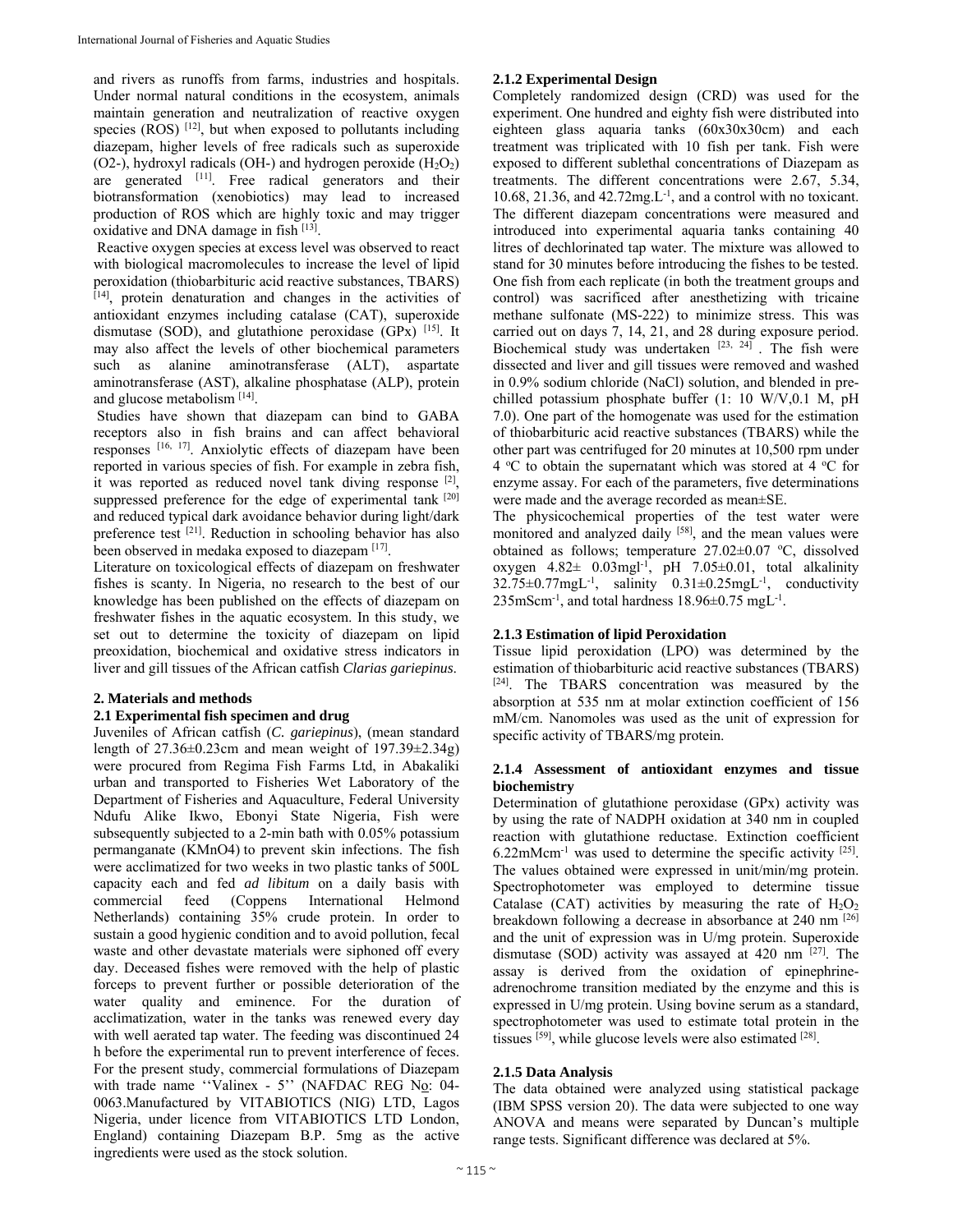## **3. Results**

### **3.1 Effects of on Diazepam exposure lipid peroxidation and antioxidant enzyme activities**

The effects of different chronic concentrations of Diazepam on lipid peroxidation in the form of TBARS formation and the activities of other antioxidant enzymes viz SOD, CAT, GR and GPx in liver and gill tissues of *C. gariepinus* are presented in Table 1 and 2. The LPO in both tissues was significantly  $(p<0.05)$  elevated in the treated group when compared to control. In the exposed fish, the elevation in LPO was more pronounced in the gill tissue than in the liver. The LPO inductions in the gill tissue were also duration dependent, but in the liver, it showed mixed trend except in 21.36mgL-1 concentration. In the highest concentration of 42.72mgL-1Diazepam TBARS formation in the liver of treated fish, elevated by 4.71% and 46.74% in day 7 and 28 respectively, whereas in the gill, the percentage increases were 8.35% and 58.18% in similar time periods. The SOD in the gill and liver of treated *C. gariepinus* to Diazepam were significantly  $(p<0.05)$  increased when compared to control. The elevation was dose dependent in the gill tissue from day 14 – 28. As the experiment progressed over time, Diazepam elicited SOD increases with a mixed trend in both tissues. In the highest concentration of 42.72mgL-1 Diazepam induced in the liver, percentage SOD elevations of 5.01% and 28.38% in day 7 and 28 respectively, while in the gill, the percentage increases were 17.24% and 55.68% in similar durations. Equally the activity of SOD was more pronounced in gill than

liver.

The CAT in the liver of treated *C. gariepinus* to Diazepam were significantly  $(p<0.05)$  increased in dose and duration dependent pattern in liver, but in gill tissue, CAT activity in the concentration of 2.67mgL-1was comparable to control in all durations of exposure. In day 7 and 21, all treated group's elicited comparable CAT activity with control. However, in day14 and 28 there were significant  $(p<0.05)$  decreases in the groups treated to 5.34-42.72mgL-1concentrations. In the gill tissue, the response was biphasic in two concentrations (5.34mgL-1and 10.68mgL-1). CAT activity in the fish exposed to 5.34mgL-1concentration showed an increase of 4.88% in day 14 from day 7 (0.82  $\pm$  0.04 - 0.86  $\pm$  0.02), 5.81% reduction in day 21 from day 14 ( $0.86 \pm 0.02 - 0.81 \pm 0.04$ ) and finally 9.88% increase in day 28 from day  $21(0.81 \pm 0.04)$  $- 0.89 \pm 0.00$ . The GR in both tissues was significantly  $(p<0.05)$  elevated in the treated group from day  $14 - 28$  in liver and day  $7 - 28$  in gill when compared to control. Looking at the highest concentration of 42.72mgL<sup>-1</sup>, Diazepam induced in the liver, percentage GR elevations of 4.97% and 46.03% in day 7 and 28 respectively, while in the gill, the percentage increases were 10.09% and 40.02% in similar durations. In the liver of treated fish to Diazepam, GPx increased in day 7, but from day  $14 - 28$  it decreased when compared to control. However, in the gill tissue of exposed fish to the test drug, there were significant  $(p<0.05)$ induction of GPx activity

| Table 1: Activity of lipid peroxidation (TBARS, nmol TBARS mg protein <sup>-1</sup> ), and superoxide dismutase (SOD, U mg protein <sup>-1</sup> ) in the liver and |  |  |
|---------------------------------------------------------------------------------------------------------------------------------------------------------------------|--|--|
| gill tissues of C. gariepinus exposed to sub-chronic concentrations $(2.67, 5.34, 10.68, 21.36, 42.72mgL^{-1})$ of Diazepam.                                        |  |  |

|                  |                | <b>Exposure duration (Days)</b> |                                 |                                  |                                 |                                 |
|------------------|----------------|---------------------------------|---------------------------------|----------------------------------|---------------------------------|---------------------------------|
| <b>Parameter</b> | <b>Tissues</b> | Concentration $(mg/L)$          | $\overline{7}$                  | 14                               | 21                              | 28                              |
| <b>LPO</b>       | Liver          | Control                         | $6.16 \pm 0.01$ <sup>cl</sup>   | $6.14 \pm 0.33$ <sup>c1</sup>    | $6.03 \pm 0.01$ <sup>c1</sup>   | $5.82 \pm 0.32$ <sup>cl</sup>   |
|                  |                | 2.67                            | $6.32\pm0.02^{\mathrm{bc2}}$    | $6.60 \pm 0.01$ <sup>b12</sup>   | $7.14 \pm 0.10$ <sup>a1</sup>   | $6.16 \pm 0.45^{\circ 2}$       |
|                  |                | 5.34                            | $6.66 \pm 0.16$ <sup>a12</sup>  | $7.17 \pm 0.14^{\rm al}$         | $6.56 \pm 0.22^{b2}$            | $6.41 \pm 0.16^{c2}$            |
|                  |                | 10.68                           | $6.37 \pm 0.02^{\rm bc2}$       | $6.32 \pm 0.09^{b\overline{c2}}$ | $7.19 \pm 0.13$ <sup>al</sup>   | $6.36 \pm 0.01$ <sup>c2</sup>   |
|                  |                | 21.36                           | $6.26\pm0.01^{\rm bc2}$         | $6.56\pm0.21^{\mathrm{b2}}$      | $6.63 \pm 0.13^{b2}$            | $7.34\pm0.03^{\mathrm{bl}}$     |
|                  |                | 42.72                           | $6.45 \pm 0.02^{b3}$            | $6.39\pm0.01^{\mathrm{bc3}}$     | $7.17\pm0.01^{\mathrm{a2}}$     | $8.54\pm0.09^{\rm a1}$          |
|                  | Gill           | Control                         | $7.78 \pm 0.34^{b1}$            | $7.78 \pm 0.18$ <sup>c1</sup>    | $7.57 \pm 0.03$ <sup>dl</sup>   | $7.48 \pm 0.04$ <sup>dl</sup>   |
|                  |                | 2.67                            | $8.70 \pm 0.14$ <sup>al</sup>   | $8.73 \pm 0.07^{b1}$             | $8.79 \pm 0.27$ <sup>c1</sup>   | $8.03 \pm 0.35$ <sup>c1</sup>   |
|                  |                | 5.34                            | $7.93\pm0.42^{\text{ab2}}$      | $9.08 \pm 0.08$ <sup>a1</sup>    | $9.25 \pm 0.08^{b1}$            | $9.48 \pm 0.12^{b1}$            |
|                  |                | 10.68                           | $7.94\pm0.15^{\text{ab4}}$      | $8.49\pm0.09^{\mathrm{b}3}$      | $9.40 \pm 0.01$ <sup>ab2</sup>  | $9.89\pm0.02^{\text{ab}1}$      |
|                  |                | 21.36                           | $8.66 \pm 0.16^{a2}$            | $9.06 \pm 0.07^{\text{a}23}$     | $9.27\pm0.09^{\text{ab2}}$      | $9.93 \pm 0.28$ <sup>ab1</sup>  |
|                  |                | 42.72                           | $8.43\pm0.38^{\text{ab}4}$      | $9.29 \pm 0.06^{a3}$             | $9.65 \pm 0.01$ <sup>a2</sup>   | $10.25\pm0.07^{\rm a1}$         |
| <b>SOD</b>       | Liver          | Control                         | $17.95 \pm 0.25^{b1}$           | $17.36 \pm 0.01$ <sup>d1</sup>   | $17.69 \pm 0.15$ <sup>f1</sup>  | $17.21 \pm 0.45^{b1}$           |
|                  |                | 2.67                            | $18.65\pm0.01^{\text{ab3}}$     | $19.66 \pm 0.12^{c2}$            | $19.81 \pm 0.08^{e2}$           | $20.29 \pm 0.72$ <sup>a1</sup>  |
|                  |                | 5.34                            | $18.17 \pm 0.13$ <sup>ab3</sup> | $19.82 \pm 0.08^{c2}$            | $20.15 \pm 0.02$ <sup>d12</sup> | $20.41 \pm 0.15^{\rm a1}$       |
|                  |                | 10.68                           | $18.84 \pm 0.37$ <sup>a2</sup>  | $20.59 \pm 0.15^{b1}$            | $20.80 \pm 0.04$ <sup>c1</sup>  | $20.79\pm0.03^{\rm al}$         |
|                  |                | 21.36                           | $18.89 \pm 0.29$ <sup>a3</sup>  | $20.40 \pm 0.01^{b2}$            | $21.20 \pm 0.12^{\rm bl}$       | $20.99 \pm 0.18$ <sup>a12</sup> |
|                  |                | 42.72                           | $18.85 \pm 0.29$ <sup>a3</sup>  | $21.31 \pm 0.21$ <sup>a12</sup>  | $21.84 \pm 0.09$ <sup>a1</sup>  | $20.81 \pm 0.08^{a2}$           |
|                  | Gill           | Control                         | $10.50 \pm 0.07$ <sup>c1</sup>  | $10.19 \pm 0.43$ <sup>d1</sup>   | $10.40 \pm 0.13$ <sup>dl</sup>  | $10.16 \pm 0.13$ <sup>e1</sup>  |
|                  |                | 2.67                            | $12.07\pm0.46^{\text{abl}}$     | $11.30 \pm 0.07$ <sup>cd12</sup> | $11.03 \pm 0.31$ <sup>c2</sup>  | $10.55 \pm 0.08^{\text{d}2}$    |
|                  |                | 5.34                            | $12.43 \pm 0.02$ <sup>a1</sup>  | $12.21 \pm 0.56$ <sup>bc1</sup>  | $12.18 \pm 0.11^{b1}$           | $12.75 \pm 0.21$ cl             |
|                  |                | 10.68                           | $12.28 \pm 0.06^{a3}$           | $12.89 \pm 0.31$ <sup>ab2</sup>  | $13.81 \pm 0.08$ <sup>a1</sup>  | $13.39 \pm 0.12$ <sup>b12</sup> |
|                  |                | 21.36                           | $11.51 \pm 0.09^{b3}$           | $13.06 \pm 0.51$ <sup>ab2</sup>  | $13.99 \pm 0.09$ <sup>a1</sup>  | $13.55 \pm 0.08$ <sup>b12</sup> |
|                  |                | 42.72                           | $12.31 \pm 0.07$ <sup>a3</sup>  | $13.54 \pm 0.08^{\rm a2}$        | $13.93 \pm 0.01$ <sup>a12</sup> | $14.26 \pm 0.24$ <sup>a1</sup>  |

Values with different alphabetic superscripts differ significantly (*p*<0.05) between concentrations within the same duration. Values with different numeric superscripts differ significantly ( $p$ <0.05) between durations within the same concentrations. Results are expressed as mean  $\pm$ standard error of the mean.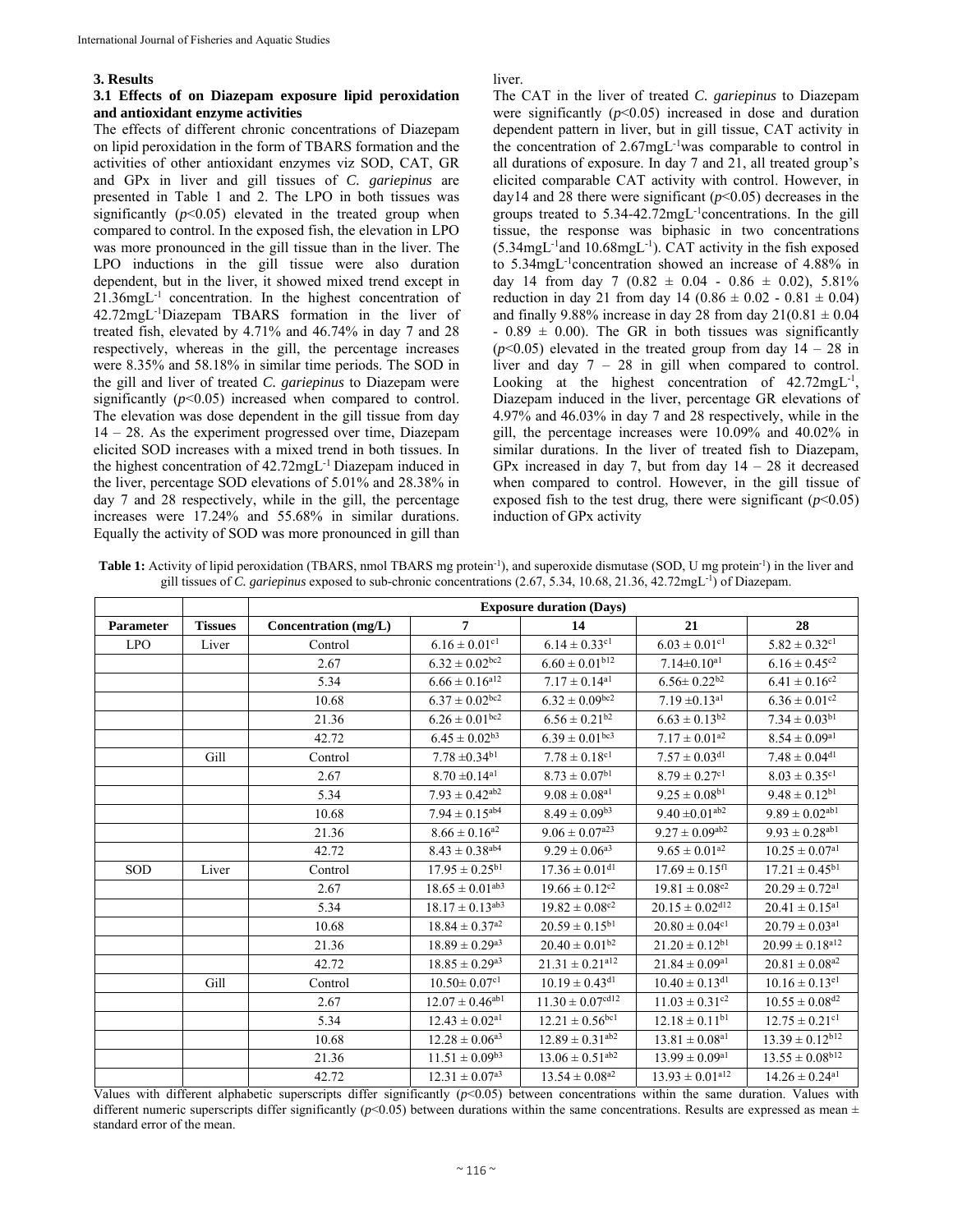| Table 2: Activity of catalase (CAT, mmol min <sup>-1</sup> mg protein <sup>-1</sup> ), glutathione reductase (GR, nmol min <sup>-1</sup> mg protein <sup>-1</sup> ), glutathione peroxidase (GPx, |
|---------------------------------------------------------------------------------------------------------------------------------------------------------------------------------------------------|
| nmol min <sup>-1</sup> mg protein <sup>-1</sup> ), in the liver and gill tissues of C. gariepinus exposed to sub-chronic concentrations $(2.67, 5.34, 10.68, 21.36, 42.72$ mgL                    |
| <sup>1</sup> ) of Diazepam.                                                                                                                                                                       |

|                  |                | <b>Exposure duration (Days)</b> |                                  |                                 |                                 |                                 |
|------------------|----------------|---------------------------------|----------------------------------|---------------------------------|---------------------------------|---------------------------------|
| <b>Parameter</b> | <b>Tissues</b> | Concentration (mg/L)            | 7                                | 14                              | 21                              | 28                              |
| CAT              | Liver          | Control                         | $0.42 \pm 0.00^{\rm cl}2$        | $0.44 \pm 0.03$ <sup>c1</sup>   | $0.45\pm0.02^{\rm cl}$          | $0.43\pm0.03^{\rm cl}$          |
|                  |                | 2.67                            | $0.52 \pm 0.02^{b2}$             | $0.60 \pm 0.03$ <sup>ab12</sup> | $0.65\pm0.01^{\rm{bl}}$         | $0.62 \pm 0.03$ <sup>c1</sup>   |
|                  |                | 5.34                            | $0.57\pm0.03^{\mathrm{b}2}$      | $0.59 \pm 0.03$ <sup>ab2</sup>  | $0.64 \pm 0.00^{\rm b12}$       | $0.70\pm0.02^{\text{bl}}$       |
|                  |                | 10.68                           | $0.52\pm0.01^{\mathrm{b}3}$      | $0.61 \pm 0.03^{\text{ab2}}$    | $0.69\pm0.02^{\text{ab}1}$      | $0.72 \pm 0.00^{ab1}$           |
|                  |                | 21.36                           | $0.55 \pm 0.00^{b2}$             | $0.57 \pm 0.03^{b2}$            | $0.68\pm0.02^{\text{ab}1}$      | $0.72 \pm 0.01^{ab1}$           |
|                  |                | 42.72                           | $0.66\pm0.01^{\mathrm{a}3}$      | $0.68 \pm 0.00^{a23}$           | $0.73\pm0.00^{\text{a}2}$       | $0.79 \pm 0.03$ <sup>a1</sup>   |
|                  | Gill           | Control                         | $0.86 \pm 0.02$ <sup>ab1</sup>   | $0.95 \pm 0.00$ <sup>al</sup>   | $0.81\pm0.09^{\rm al}$          | $0.93 \pm 0.01$ <sup>al</sup>   |
|                  |                | 2.67                            | $0.84\pm0.00^{\text{ab2}}$       | $0.90\pm0.23^{\text{abl}}$      | $0.84\pm0.00^{\mathrm{a2}}$     | $0.85 \pm 0.01^{b2}$            |
|                  |                | 5.34                            | $0.82 \pm 0.04^{ab1}$            | $0.86 \pm 0.02$ <sup>bc1</sup>  | $0.81\pm0.04^{\rm al}$          | $0.89 \pm 0.00^{ab1}$           |
|                  |                | 10.68                           | $0.79\pm0.09^{\text{b}1}$        | $0.84 \pm 0.01$ <sup>cd1</sup>  | $0.84 \pm 0.01$ <sup>al</sup>   | $0.88 \pm 0.01$ <sup>ab1</sup>  |
|                  |                | 21.36                           | $0.89 \pm 0.05$ <sup>ab1</sup>   | $0.85 \pm 0.01$ bcdl            | $0.86 \pm 0.01$ <sup>a1</sup>   | $0.86 \pm 0.01b1$               |
|                  |                | 42.72                           | $0.95 \pm 0.02^{\rm al}$         | $0.79 \pm 0.03$ <sup>d2</sup>   | $0.73 \pm 0.00^{a2}$            | $0.79\pm0.03^{\text{c2}}$       |
| <b>GR</b>        | Liver          | Control                         | $23.13\pm0.01^{\text{abl}}$      | $23.06 \pm 1.44$ <sup>d1</sup>  | $21.39 \pm 1.57$ <sup>c1</sup>  | $20.88 \pm 1.26$ <sup>d1</sup>  |
|                  |                | 2.67                            | $22.08 \pm 0.82^{b3}$            | $25.30 \pm 022$ <sup>c2</sup>   | $26.34 \pm 0.02^{\rm b12}$      | $27.27 \pm 1.59^{\rm cl}$       |
|                  |                | 5.34                            | $23.89 \pm 0.13$ <sup>a3</sup>   | $26.40 \pm 0.12$ bc2            | $26.23 \pm 1.05 ^{b2}$          | $28.01\pm1.35^{\rm{bc1}}$       |
|                  |                | 10.68                           | $23.16 \pm 1.45$ <sup>ab1</sup>  | $27.19 \pm 1.14$ ab12           | $26.41 \pm 1.02^{b2}$           | $27.70 \pm 1.28$ <sup>c1</sup>  |
|                  |                | 21.36                           | $24.64 \pm 0.56^{\rm a4}$        | $27.44 \pm 1.03$ <sup>ab2</sup> | $28.02 \pm 0.35$ <sup>a12</sup> | $29.03 \pm 1.22$ <sup>ab1</sup> |
|                  |                | 42.72                           | $24.28 \pm 0.19^{b3}$            | $27.88 \pm 0.04$ <sup>a2</sup>  | $27.31 \pm 0.06^{a3}$           | $29.03 \pm 0.02$ <sup>al</sup>  |
|                  | Gill           | Control                         | $30.92 \pm 0.42$ <sup>dl</sup>   | $29.79 \pm 0.49$ <sup>c1</sup>  | $28.78 \pm 0.79$ <sup>b1</sup>  | $29.16 \pm 0.29$ <sup>c1</sup>  |
|                  |                | 2.67                            | $33.09 \pm 0.34^{b1}$            | $33.91 \pm 0.19^{b1}$           | $33.91 \pm 0.13$ <sup>a1</sup>  | $34.34 \pm 1.27^{b1}$           |
|                  |                | 5.34                            | $33.43 \pm 0.02$ <sup>ab12</sup> | $32.95 \pm 0.19^{b2}$           | $33.42\pm\!0.05^{\rm a12}$      | $34.43 \pm 0.69^{b1}$           |
|                  |                | 10.68                           | $34.15 \pm 0.27$ <sup>a2</sup>   | $33.66\pm0.59^{\text{ab2}}$     | $33.89 \pm 0.13^{\text{a}2}$    | $36.46 \pm 0.03$ <sup>al</sup>  |
|                  |                | 21.36                           | $32.19 \pm 0.12$ <sup>c3</sup>   | $32.92 \pm 0.29^{b3}$           | $33.88 \pm 0.15$ <sup>a2</sup>  | $35.02 \pm 0.35$ <sup>ab1</sup> |
|                  |                | 42.72                           | $34.04 \pm 0.23$ <sup>a2</sup>   | $34.61 \pm 0.13^{a2}$           | $34.81 \pm 0.50$ <sup>a2</sup>  | $36.63 \pm 0.12$ <sup>a1</sup>  |
| GPX              | Liver          | Control                         | $14.30 \pm 0.03^{b1}$            | $14.33 \pm 0.01$ <sup>al</sup>  | $14.13 \pm 0.03$ <sup>al</sup>  | $14.23 \pm 0.01$ <sup>al</sup>  |
|                  |                | 2.67                            | $12.44 \pm 1.02^{\text{ab3}}$    | $13.68 \pm 0.15$ <sup>a1</sup>  | $13.86 \pm 0.01$ <sup>al</sup>  | $13.03 \pm 0.23$ <sup>bc2</sup> |
|                  |                | 5.34                            | $12.51\pm0.08^{\rm a1}$          | $12.04 \pm 0.36^{b1}$           | $12.25 \pm 0.04^{b1}$           | $12.66\pm0.16^{\text{cdl}}$     |
|                  |                | 10.68                           | $12.43 \pm 1.02$ <sup>ab1</sup>  | $12.28 \pm 0.63^{b1}$           | $12.48 \pm 0.09^{b1}$           | $13.31\pm0.21^{\mathrm{bl}}$    |
|                  |                | 21.36                           | $12.54\pm0.08^{\rm a1}$          | $11.76 \pm 0.25^{\text{b2}}$    | $11.75 \pm 0.21$ <sup>e2</sup>  | $12.39 \pm 0.01$ <sup>d1</sup>  |
|                  |                | 42.72                           | $12.53 \pm 0.06^{\text{al}}2$    | $11.29 \pm 0.06^{b3}$           | $12.34 \pm 0.01^{\text{b2}}$    | $12.72\pm0.06^{\text{cdl}}$     |
|                  | Gill           | Control                         | $16.66 \pm 0.16^{b1}$            | $15.87 \pm 0.26$ <sup>d1</sup>  | $16.45 \pm 0.02$ <sup>dl</sup>  | $16.56\pm0.64^{\text{d}1}$      |
|                  |                | 2.67                            | $18.70\pm0.16^{\text{ab1}}$      | $18.87 \pm 0.04$ <sup>c1</sup>  | $16.88 \pm 0.32$ <sup>d2</sup>  | $18.44 \pm 0.12$ <sup>c1</sup>  |
|                  |                | 5.34                            | $19.42\pm0.02^{\text{ab2}}$      | $19.79 \pm 0.22$ <sup>bc1</sup> | $19.37 \pm 0.01$ <sup>c2</sup>  | $19.89 \pm 0.02$ <sup>c1</sup>  |
|                  |                | 10.68                           | $17.84 \pm 2.18^{ab2}$           | $20.44 \pm 0.14$ <sup>b12</sup> | $19.93 \pm 0.15^{\text{cl}}$    | $22.80 \pm 0.82^{b1}$           |
|                  |                | 21.36                           | $19.89 \pm 0.14$ <sup>a2</sup>   | $20.80 \pm 0.36^{\rm b2}$       | $20.69 \pm 0.25^{b2}$           | $22.89 \pm 0.30^{b1}$           |
|                  |                | 42.72                           | $20.43 \pm 0.14$ <sup>a3</sup>   | $22.27 \pm 0.66^{a2}$           | $24.44 \pm 0.14$ <sup>a1</sup>  | $24.45 \pm 0.46$ <sup>a1</sup>  |

Values with different alphabetic superscripts differ significantly ( $p$ <0.05) between concentrations within the same duration. Values with different numeric superscripts differ significantly  $(p<0.05)$  between durations within the same concentrations. Results are expressed as mean  $\pm$ standard error of the mean.

### **3.1.2 Effect on biochemical parameters**

Effects of Diazepam exposure on tissue glucose and protein levels in *C. gariepinus* are presented in Table 3. Diazepam elicited in the liver and gill tissues significantly  $(p<0.05)$ decreases in glucose and protein when compared to control. In both tissues, there was a duration dependent increase in protein with mixed trend. The changes in tissue ALP and ALT are presented in Figures 1 and 2. In day 14, 21 and 28 durations of exposure, liver and gill ALT activity significantly  $(p<0.05)$  elevated when compared to control. Day  $\overline{7}$  exposure showed an increased activity of ALT that was not significant. ALP activity in day 7 in both tissues, were inhibited in fish treated to 2.67-21.36mgL-1concentrations, but became

comparable to control in the highest concentration of 42.72mgL-1. In day 28, liver ALP activity elevated significantly  $(p<0.05)$  when compared to control. However, in the gill tissue, it showed mixed trend with significant  $(p<0.05)$ inhibitions in the lower sub-lethal concentrations of 2.67 and 5.34mgL-1when compared to control. In day 14 and 21 durations of exposure, the activity of ALP showed mixed trend in both tissues when compared to control. Equally, significant  $(p<0.05)$  duration dependent increases were observed in ALT and ALP in the liver with 21.36mgL-1 concentration, while in other concentrations and in both tissues, elevations were biphasic with mixed trend.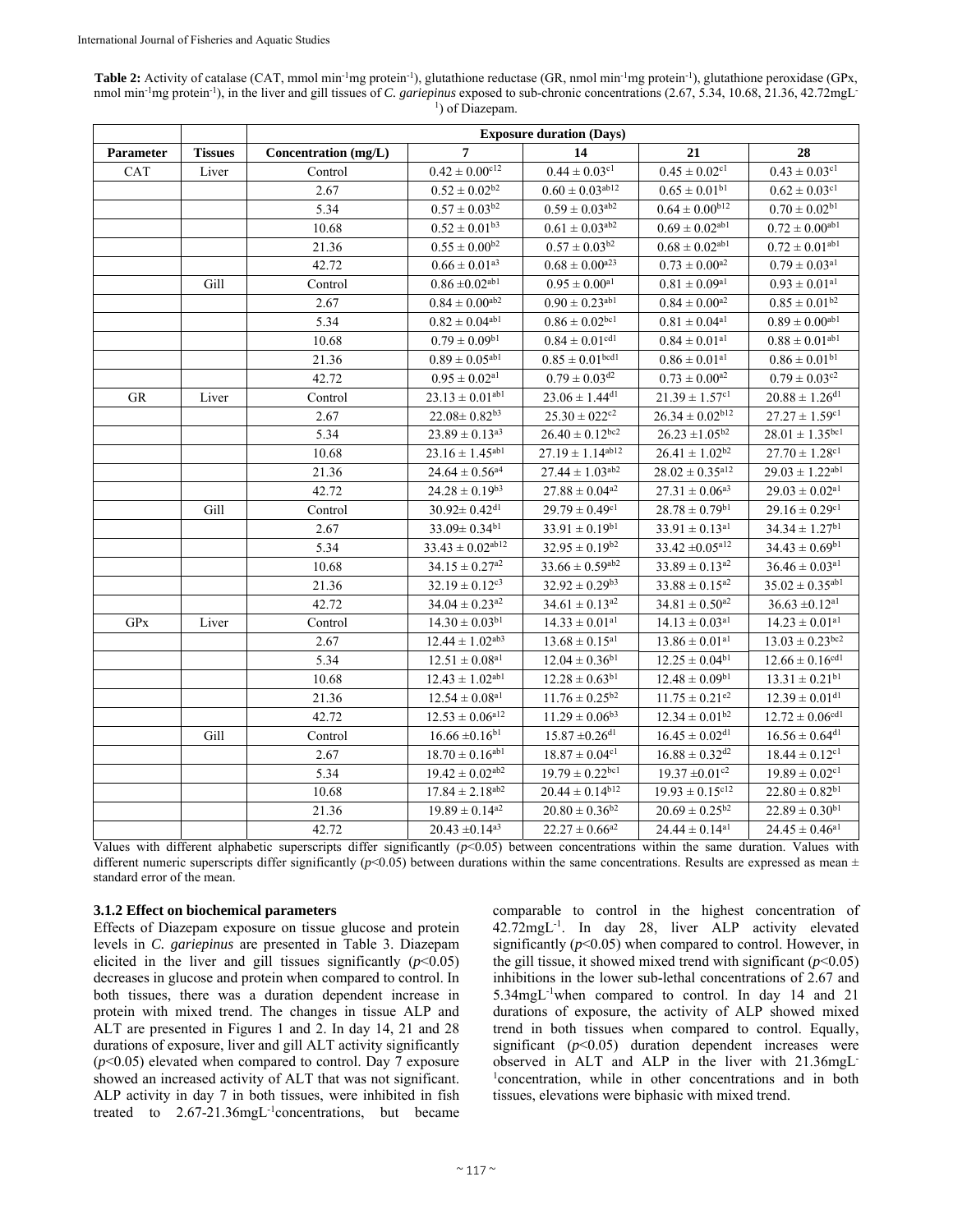| Table 3: Mean values of glucose (mmol g tissue <sup>-1</sup> ) and protein (mg g tissue <sup>-1</sup> ) levels in the liver and gill tissues of C. <i>gariepinus</i> exposed to sub- |  |
|--------------------------------------------------------------------------------------------------------------------------------------------------------------------------------------|--|
| chronic concentrations $(2.67, 5.34, 10.68, 21.36, 42.72 \text{mgL}^{-1})$ of Diazepam.                                                                                              |  |

|                  |                | <b>Exposure duration (Days)</b> |                                |                                            |                                  |                                   |
|------------------|----------------|---------------------------------|--------------------------------|--------------------------------------------|----------------------------------|-----------------------------------|
| <b>Parameter</b> | <b>Tissues</b> | Concentration (mg/L)            | $\overline{7}$                 | 14                                         | 21                               | 28                                |
| Glucose          | Liver          | Control                         | $92.00 \pm 1.12$ <sup>al</sup> | $89.00 \pm 2.31$ <sup>a1</sup>             | $88.33 \pm 0.33$ <sup>al</sup>   | $91.67 \pm 1.45$ <sup>a1</sup>    |
|                  |                | 2.67                            | $82.67 \pm 0.88$ <sup>b1</sup> | $68.33 \pm 0.33$ bc2                       | $63.00 \pm 2.31$ <sup>ab3</sup>  | $63.33 \pm 1.45^{e3}$             |
|                  |                | 5.34                            | $76.67 \pm 2.60$ <sup>c1</sup> | $66.00 \pm 1.16^{\rm c23}$                 | $63.00\pm1.73^{\text{ab3}}$      | $69.67 \pm 0.88$ <sup>c2</sup>    |
|                  |                | 10.68                           | $71.67\pm2.03^{\text{d}1}$     | $68.33 \pm 0.33$ bc12                      | $62.67 \pm 0.88$ <sup>ab3</sup>  | $64.67 \pm 0.33$ de23             |
|                  |                | 21.36                           | $70.67 \pm 0.88$ <sup>d2</sup> | $68.33 \pm 1.45$ <sup>bc2</sup>            | $67.00 \pm 0.58^{b2}$            | $75.00 \pm 1.73^{b1}$             |
|                  |                | 42.72                           | $71.00\pm0.58^{\text{d}1}$     | $71.00 \pm 1.73$ <sup>b1</sup>             | $59.67 \pm 0.88^{\overline{c2}}$ | $67.67 \pm 0.33$ cdl              |
|                  | Gill           | Control                         | $92.00 \pm 0.16$ <sup>a1</sup> | $89.00 \pm 2.31$ <sup>a1</sup>             | $88.33 \pm 0.33$ <sup>a1</sup>   | $91.67 \pm 1.45$ <sup>a1</sup>    |
|                  |                | 2.67                            | $82.67 \pm 0.88^{b1}$          | $68.33 \pm 0.33$ <sup>bc2</sup>            | $63.00 \pm 2.31$ <sup>bc3</sup>  | $63.33 \pm 1.45^{e3}$             |
|                  |                | 5.34                            | $76.67 \pm 2.60$ <sup>c1</sup> | $62.00 \pm 1.16^{c23}$                     | $63.00 \pm 1.73$ <sup>bc3</sup>  | $69.67 \pm 0.08$ <sup>c2</sup>    |
|                  |                | 10.68                           | $71.67 \pm 2.03$ <sup>dl</sup> | $68.33 \pm 0.33$ <sub>bc</sub> $\sqrt{12}$ | $62.67 \pm 0.88$ bc3             | $64.67 \pm 0.33$ de <sup>23</sup> |
|                  |                | 21.36                           | $70.67 \pm 0.88$ <sup>d2</sup> | $68.33 \pm 1.45^{\overline{bc2}}$          | $67.00 \pm 0.58$ <sup>b2</sup>   | $75.00 \pm 1.73^{b1}$             |
|                  |                | 42.72                           | $71.00 \pm 0.58$ <sup>d1</sup> | $71.00 \pm 1.73^{b1}$                      | $59.67 \pm 0.88$ <sup>c2</sup>   | $67.67\pm0.33^{\text{cdl}}$       |
| Protein          | Liver          | Control                         | $6.50 \pm 0.17$ <sup>a1</sup>  | $6.83 \pm 0.03$ <sup>a1</sup>              | $6.60 \pm 0.12$ <sup>a1</sup>    | $6.50\pm0.06^{\rm a1}$            |
|                  |                | 2.67                            | $4.40 \pm 0.12^{a3}$           | $5.50 \pm 0.06^{b2}$                       | $6.70 \pm 0.12^{b1}$             | $6.70 \pm 0.06^{b1}$              |
|                  |                | 5.34                            | $3.83 \pm 0.03^{b3}$           | $5.00 \pm 0.52^{b2}$                       | $6.83 \pm 0.32^{b1}$             | $6.27\pm0.09^{\text{d}1}$         |
|                  |                | 10.68                           | $3.70 \pm 0.23^{b2}$           | $3.20 \pm 0.23$ <sup>ed2</sup>             | $6.43 \pm 0.20^{b1}$             | $6.40 \pm 0.58$ <sup>cd1</sup>    |
|                  |                | 21.36                           | $3.87\pm0.03^{\mathrm{b2}}$    | $3.30 \pm 0.12$ <sup>c2</sup>              | $6.27\pm0.45^{\mathrm{b1}}$      | $6.60 \pm 0.12^{\text{abl}}$      |
|                  |                | 42.72                           | $3.20 \pm 0.15$ <sup>c3</sup>  | $2.43\pm0.02^{\text{d4}}$                  | $6.07 \pm 0.03^{b1}$             | $5.37 \pm 0.33$ <sup>el</sup>     |
|                  | Gill           | Control                         | $6.50 \pm 0.17$ <sup>a1</sup>  | $6.83\pm0.03^{\rm al}$                     | $6.47 \pm 0.03$ <sup>a1</sup>    | $6.27\pm0.09^{\rm a1}$            |
|                  |                | 2.67                            | $4.40 \pm 0.12$ <sup>a3</sup>  | $5.50 \pm 0.06^{b2}$                       | $6.10 \pm 0.16^{b1}$             | $5.37 \pm 0.03^{b2}$              |
|                  |                | 5.34                            | $3.83 \pm 0.33^{b2}$           | $5.00\pm0.52^{\mathrm{b}1}$                | $4.83 \pm 0.03$ <sup>c12</sup>   | $4.90 \pm 0.35^{b1}$              |
|                  |                | 10.68                           | $3.70 \pm 0.23^{b1}$           | $3.20 \pm 0.23$ <sup>cd1</sup>             | $3.70 \pm 0.06$ <sup>d1</sup>    | $3.40\pm0.12^{\mathrm{c1}}$       |
|                  |                | 21.36                           | $3.87\pm0.03^{\text{bl}}$      | $3.30 \pm 0.12$ <sup>c2</sup>              | $2.67 \pm 0.15^{e3}$             | $3.17 \pm 0.03$ <sup>c2</sup>     |
|                  |                | 42.72                           | $3.20 \pm 0.15$ <sup>c1</sup>  | $2.43 \pm 0.20^{d2}$                       | $2.23 \pm 0.09^{f2}$             | $2.27 \pm 0.17$ <sup>d2</sup>     |

Values with different alphabetic superscripts differ significantly  $(p<0.05)$  between concentrations within the same duration. Values with different numeric superscripts differ significantly  $(p<0.05)$  between durations within the same concentrations. Results are expressed as mean  $\pm$  standard error of the mean.



**Fig 1:** Changes in ALT (umol min-1mg protein-1) activities in liver and gill tissues of *C. gariepinus* exposed to sub-chronic concentrations (2.67, 5.34, 10.68, 21.36, 42.72mgL-1) of Diazepam.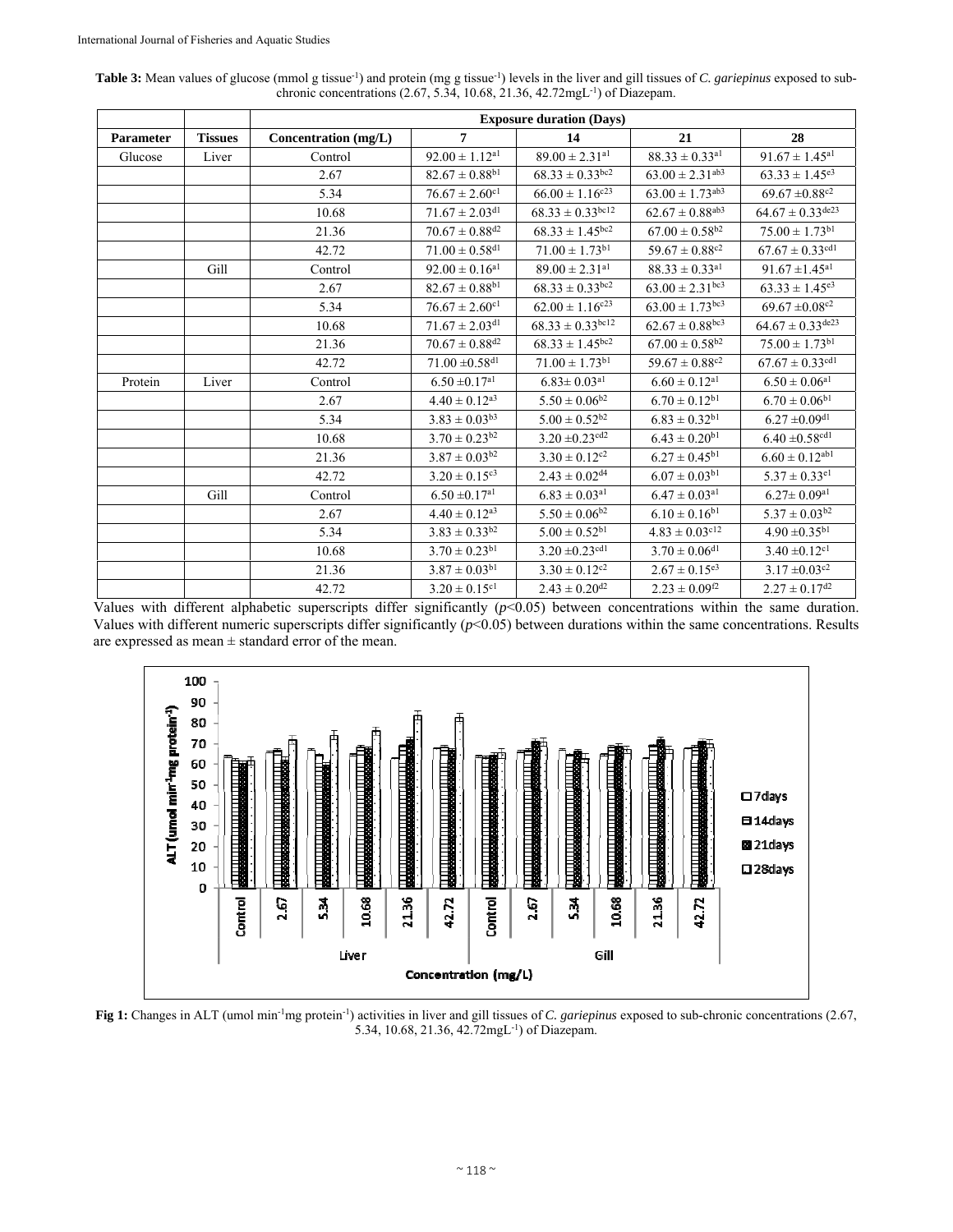

**Fig 2:** Changes in ALP (umol min-1mg protein-1) activities in liver and gill tissues of *C. gariepinus* exposed to sub-chronic concentrations (2.67, 5.34, 10.68, 21.36, 42.72mgL-1) of Diazepam.

## **4. Discussion**

### **4.1. Lipid peroxidation**

The LPO in both tissues was significantly  $(p<0.05)$  elevated in the treated group when compared to control. However, the induction was more pronounced in the gill tissue than in the liver. In the highest concentration of 42.72mgL-1 Diazepam TBARS formation in the liver of treated fish, elevated by 4.71% and 46.74% in day 7 and 28 respectively, whereas in the gill, the percentage increases were 8.35% and 58.18% in similar time periods. The present data showed that reactive oxygen species (ROS) may be associated with the metabolism of diazepam leading to peroxidation of membrane lipids of the respective organs. This suggests that there is increased production of ROS in the liver and gill of *C. gariepinus* and the antioxidant defenses were not totally able to effectively scavenge them, thus leading to lipid peroxidation. [29] LPO activity is a popular biomarker for assessment of environmental pollution.<sup>[30, 42]</sup> Xenobiotics and their metabolites have been shown to induce oxidative stress, by producing free radicals that leads to damage to membrane lipids, DNA and proteins.

 Increase in LPO has been reported to be due to ibuprofen induced oxidative stress in liver and gill of *C. carpio* [31]. Increases in LPO leading to oxidative stress have also been reported in *C. gariepinus* by other xenobiotics like fenthion [32]. The elevated LPO resulting from ROS generated by the diazepam may lead to cell apoptosis [33]. ROS and oxidative stress have been demonstrated to be triggers of apoptosis. Each secondary gill lamella of *C. gariepinus* contains a thinwalled gill sinusoid that allows for the continuous exchange of respiratory gases such as oxygen and soluble metabolic wastes such as carbon dioxide and ammonia. In addition the respiratory epithelium of the secondary lamellae contains specialized chloride cells that assist with osmoregulation by excreting chloride, potassium and sodium ions. Increased LPO may alter gill architecture and lead to impairment in its osmoregulatory and ionoregulatory functions. Dose and duration dependent cyto-architectural degenerations of the liver hepatocytes exposed to sublethal concentrations of Chlorpyrifos-ethyl and Lambda-cyhalothrin have been reported to be characterized by: infiltration of inflammatory cells, aggregated macrophages with haemosiderosis activity,

dialated sinusoidal spaces, pyknotic nuclei, yellow-brown cytoplasmic pigment (Bile) and coagulation necrosis of the hepatocytes [34].

SOD is the first defensive free radical scavenger; diazepam triggered an induction response in SOD activity in both organs of treated *C. gariepinus* in a dose and duration dependent manner.

In the highest concentration of 42.72mgL-1 Diazepam induced in the liver, percentage SOD elevations of 5.01% and 28.38% in day 7 and 28 respectively, while in the gill, the percentage increases were 17.24% and 55.68% in similar durations, indicating higher activity of SOD in gill than liver. Increased SOD activity in liver and kidney of common carp (*Cyprinus capio* L) after exposure to sub-lethal concentrations of heavy metals has been reported [35, 36]. Neuroactive pharmaceutical drugs (diazepam, carbamazepine and phenytonin) induced oxidative stress in some organs viz; gills, liver and digestive tract of *Lepomis gibbosus* (pumpkinseed sunfish) [31]. Highest increase in SOD activity in liver was observed after 12 h of exposure of *C. carpio* to ibuprofen. The induction of SOD activity in the organs indicates that more protein is required to protect cells against superoxide radicals. The accumulation and binding of diazepam in cell membranes, cytoplasm, and mitochondria may cause degeneration and disintegration of cells, leading to the release of SOD enzyme into the blood circulation [37, 38]. The SOD-CAT system provides the first defense against oxygen toxicity. SOD catalyzes the dismutation of the superoxide anion radical into water and hydrogen peroxide, which is detoxified by CAT activity. The target function of catalase is to protect the cells from the accumulation of  $H_2O_2$  by dismuting it to form  $H_2O$  and  $O_2$  or by using it as an oxidant where it works as a peroxidase [35].

The CAT in the liver of treated *C. gariepinus* to diazepam were significantly  $(p<0.05)$  increased in dose and duration dependent pattern in liver, but the response of gill tissue was different from that of liver, the response of gill was biphasic in that in day 7 and 21, all treated groups elicited comparable CAT activity with control, with a non significant increase in  $42.72$ mgL<sup>-1</sup> and  $21.36$  mgL<sup>-1</sup> exposure concentrations in days 7 and 21 respectively. However, in day14 and 28 there were significant  $(p<0.05)$  decreases in the groups treated to 5.34-42.72mgL-1 concentrations.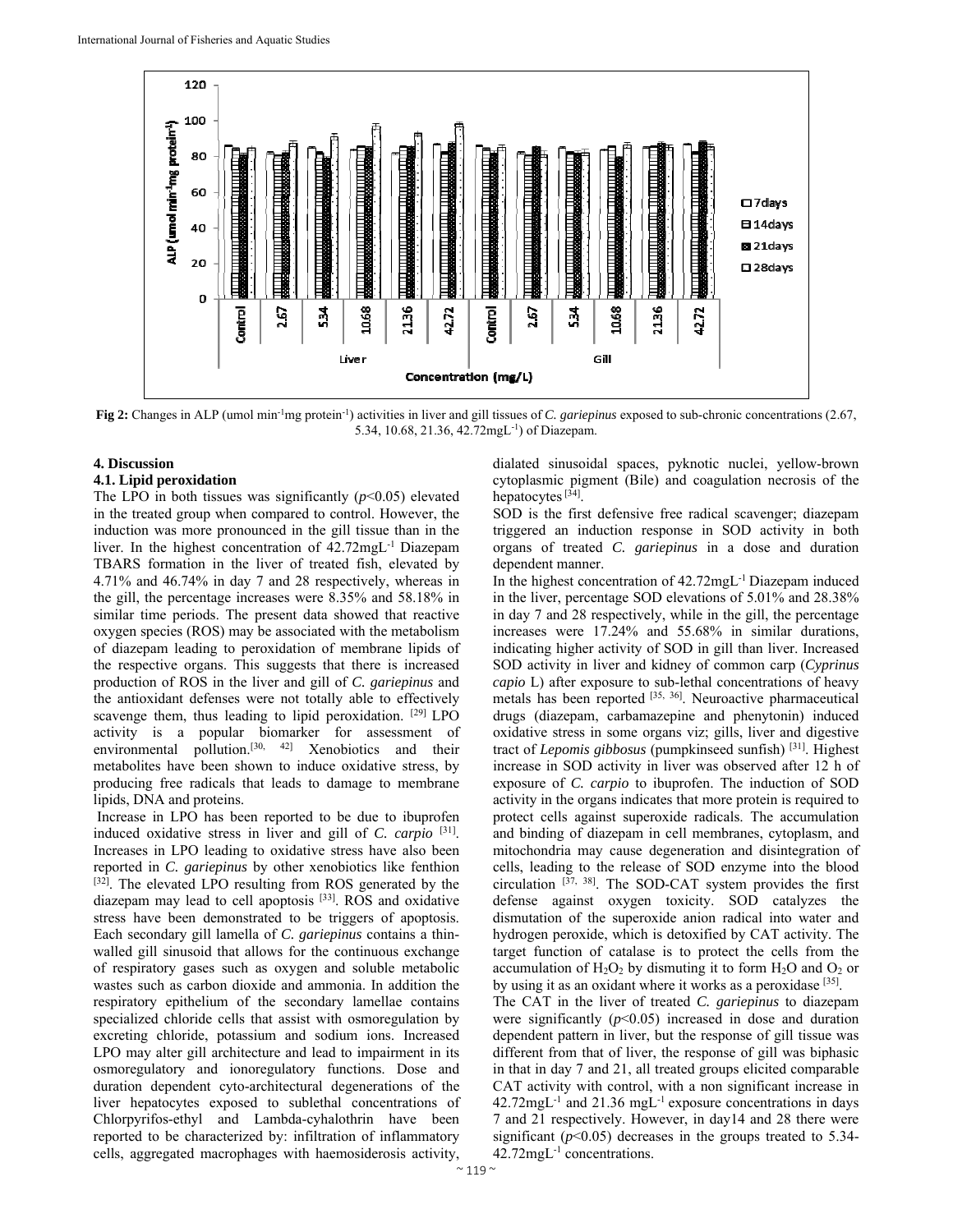The high levels of CAT in the liver tissue could be attributed to high production of peroxide radicals. The increase may be an adaptive response to protect fish from diazepam induced free radical toxicity. Previous study [53] revealed biphasic responses with an increase in CAT activity from day 7 to 14 of *Clarias gariepinu*s treated to sublethal concentration of fenthion at 8.0mg/L in gill, and a decline of its activity in day 21. The decrease in CAT activity could be due to the flux of superoxide radicals, or activated metabolites generated by diazepam on the cell membrane of treated fish, which have been reported to inhibit CAT activity [39]. The same decreased activity of CAT was observed in tissues of *Channa punctatus*  Bloch exposure to Deltamethrin [40, 41] Reduced CAT activity was seen in freshwater fish *Labeo rohita* exposed to Endosulfan and Fenvalerate. Glutathione reductase (GR) catalyzes the reduction of glutathione disulfide (GSSG) to the sulfhydryl form glutathione (GSH), which is a critical molecule in resisting oxidative stress and maintaining the reducing environment of the cell. The enzyme glutathione peroxidase utilizes reduced glutathione to eliminate hydrogen peroxide:  $2$  GSH +  $H_2O_2 \longrightarrow$  GSSG +  $2$  H<sub>2</sub>O

Glutathione reductase then adds hydrogens to the oxidized glutathione (GSSG) to regenerate reduced glutathione (GSH). The ratio of GSSH/GSH present in the cell is a key factor in properly maintaining the oxidative balance of the cell, that is, it is critical that the cell maintains high levels of the reduced glutathione and a low level of the oxidized Glutathione disulfide. This narrow balance is maintained by glutathione reductase, which catalyzes the reduction of GSSG to GSH. In this study, there were significant  $(p<0.05)$  elevation in GR activity in the gill throughout the duration of the experiment when compared to control. The activity of GR in the liver was similar to the gill, from day 14-28 exposure period. In day 7, the activity of GR in the liver was comparable to control  $[42]$ . Significant increase in GR activity was observed in embryolarval stages of common carp (*Cyprinus carpio*) exposed for 30 days to  $0.52 \text{ mg}$ . L<sup>-1</sup> of terbuthylazine and 0.9, 4, and 14 mg.L–1 of metribuzin compared to control. The higher GR values obtained could be a demonstration that the ability of the enzyme to sustain the recycling of GSSG to GSH was not compromised [35]. Glutathione peroxidase (GPx) is the most important peroxidase that has been postulated to protect the erythrocytes from damage by H<sub>2</sub>O<sub>2</sub>. It is strictly linked with the concentration of GSH because it catalyses the reaction between glutathione and hydrogen peroxide, resulting in the formation of glutathione disulphide (GSSG). It is hypothesized that this enzyme may protect tissues against oxidative damage due to lipid peroxidation.

In this study, diazepam caused a significant  $(p<0.05)$  decrease and significant  $(p<0.05)$  elevation in the GPx activity in the liver and gill tissues respectively throughout the period of exposure.

GPx showed a tissue-specific response to diazepam exposure. Differences in antioxidant responses between the gill and liver may be related to different physiological functions of the tissues [43]. Heavy metal Cadmium (Cd) showed a tissue specific response in the tissues of Nile Tilapia *Oreochromis niloticus*. GPx activity was stimulated in the gill of fish exposed to 0.016, 0.08 and 0.4 mg/L of Cd but not in fish exposed to 2 mg/L Cd  $[43, 43]$  On the other hand, Cd significantly inhibited GPx activities in the fish livers of all the Cd treatment groups. The decreased activity of GPx in the liver indicated its reduced capacity to scavenge  $H_2O_2$  and lipid hydroperoxides, as it reduced the GSH conversion to GSSG.

The decreased activity of GPx may be the result of  $O<sub>2</sub>$ production [44]. Significant increase in GPx activity as observed predominantly in the gill indicates the protective role of the enzyme against lipid peroxidation, as it sustained the conversion GSSG to GSH. In humans, sex-specific differences in pharmacokinetics have been identified for many drugs, including benzodiazepines [45, 46]. It has been reported that trichlorfon and methidathion caused a decrease in the GPx activity.

In general environmental contaminants in aquatic media induce significant changes in biochemical parameters of aquatic organisms. In the current study, Diazepam elicited in the liver and gill tissues significant  $(p<0.05)$  decreases in glucose and protein in all durations of exposure when compared to control. The reported concentration dependent hypoglycemia may be due to Kidney failure, where damaged kidneys releases glucose into the urine or impairments in Glycogenolysis and or gluconeogenesis as a result of liver dysfunction. In both tissues, there was a duration dependent increase in protein with mixed trend [47]. Hypoglycemia have been reported to be as a result of exposure to meclofenamic acid (MFA) while the inhibition of glucose suggests that more energy was needed to achieve the positive survival value.

Significant inhibition of protein in all durations of exposure may be due to metabolic utilization of the ketoacids to glucogenesis pathway for synthesis of glucose to compensate for the high energy requirement or high rate of protein degradation or impaired incorporation of amino acids into polypeptide chains [48]. Decreased protein may also be attributed to necrosis of cells and consequent impairment in protein synthesis machinery. Liver disorder due to toxicant stress may also lead to decrease in protein levels [49]. High serum protein levels have been reported to be indicative of osmoregulatory dysfunction, haemodilution, or tissue damage surrounding blood vessels  $[50]$ . This recent finding is consistent with the report of some previous authors [51, 52].

Determinations of ALT and ALP enzymes in blood plasma are a sensitive indicator of cellular damage, organ malfunction and water pollution [53]. In this study, plasma ALT and ALP activities were elevated in liver and gill tissues indicating the disorder in Kreb's cycle caused by the drug diazepam. Damage in hepatic cells may have been responsible for the significant increases in the enzymes. The elevations of ALT and ALP activity indicated that the fish tried to mitigate the drug induced stress. The elevations were due to damage in hepatic cells (necrosis, apoptosis or both) [54]. Increase in serum ALP activity suggest leakage of the enzyme into the blood as a result of tissue necrosis. High serum ALP as in the present study was also reported in the teleost *Clarias batrachus* treated with endosulphan and kelthane, suggesting cell necrosis and an increase in lysosomal mobilization [55]. Increased GOT and GPT activity in *O. mykiss* exposed to verapamil indicates amplified transamination processes [56]. However, ALP activity in day 7 in both tissues, were inhibited in fish treated to 2.67-21.36mgL<sup>-1</sup> concentrations, but became comparable to control in the highest concentration of  $42.72 \text{mgL}^{-1}$ . The decrease indicates that detoxification mechanism may not be sufficiently effective to prevent the action of diazepam on the system in day 7 duration of exposure. The accumulation and binding of the drug in the tissues of the exposed fish could induce stressful conditions and subsequently results in the elevation of the transamination pathway to counter the resultant energy crisis.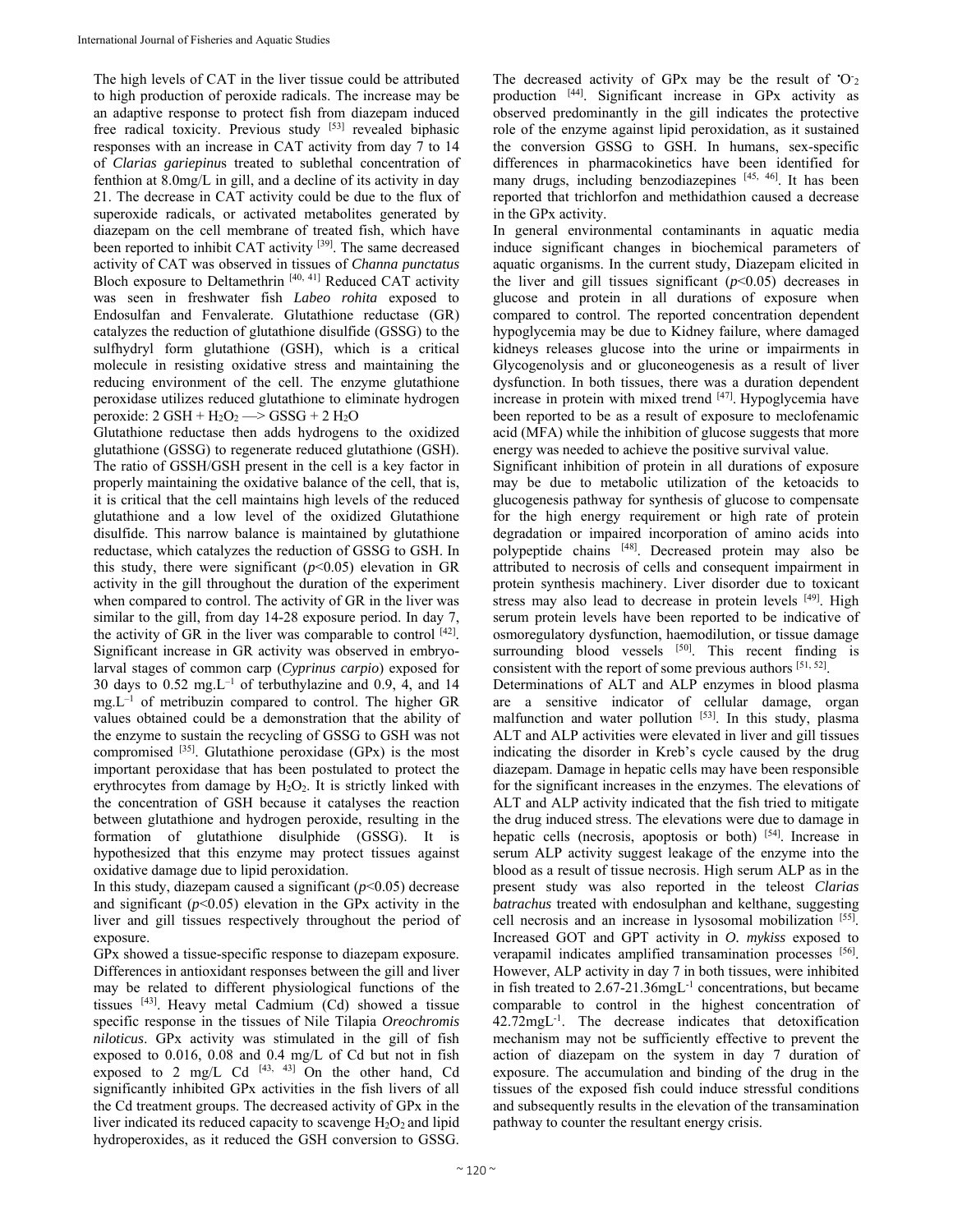## **5. Conclusion**

The activities of antioxidant enzymes, such as SOD, CAT, GR, and GPx changed in gill and liver tissues of *C. gariepinus* under diazepam stress as indicated by increase in LPO. This suggested that reactive oxygen species may be involved in the toxic effects of diazepam. The increase in the activities of biochemical enzymes is evident that diazepam induced damage on liver and gill tissues. The integrated use of biochemical and oxidative stress biomarkers using fish model may be useful to the regulatory agencies in risk assessment of pharmaceuticals in aquatic ecosystem. Further studies on the toxicokinetics and dynamics of diazepam are necessary for a greater insight on the mechanisms of action that results in induction of oxidative stress.

## **6. Conflict of interest statement**

None Declared.

## **7. Acknowledgements**

Authors are grateful and do acknowledge the Federal University Ndufu Alike Ikwo (FUNAI) –TETfund Research Grants Committee, for the financial support for the Research Project titled "Ecotoxicological impacts of three selected pharmaceutical drugs (ivermectin, diazepam and ibuprofen) on freshwater African catfish *C. gariepinus*" [Ref. No: FUNAI/TETFund/FST/15/B2/002].

## **7. References**

- 1. Saravanan M, Devi KU, Malarvizhi A, Ramesh M. Effects of Ibuprofen on hematological, biochemical and enzymological parameters of blood in an Indian major carp, *Cirrhinus mrigala*. Environmental Toxicology and Pharmacology. 2008; 34:14-22.
- 2. Bencan Z, Sledge D, Levin ED. Buspirone, chlordiazepoxide and diazepam effects in a zebra fish model of anxiety. Pharmacology, Biochemistry and Behaviour. 2009; 94(1):75-80.
- 3. Halling-Sorensen B, NorsNielsen S, Lanzky PF, Ingerslev F, Holtzen-Lutzhoft HC, Jorgensen S. Occurrence, fate and effects of pharmaceutical substances in the environment – a review. Chemosphere. 1998; 36:357-393.
- 4. Daughton CG, Ternes TA. Pharmaceuticals and personal care products in the environment: agents of subtle change. Environmental Health Perspectives. 1999; 107:907-938.
- 5. Daughton CG, Ruhoy IS. Environmental footprint of pharmaceuticals: the significance of factors beyond direct excretion to sewers. Environmental Toxicology and Chemistry. 2009; 28(12):2495-2521.
- 6. Kolpin DW, Furlong ET, Meyer MT, Thuman EM, Zaugg SD, Barber LB *et al.* Pharmaceuticals, hormones, and other organic westwater contaminants in US streams 1999-2000: a national reconnaissance. Environmental Science and Technology. 2002; 36(6):1202-1211.
- 7. Jordan MS, Reinecke SA, Reinecke AJ. Biomarker responses and morphological effects in juvenile tilapia (*Oreochromis mossambicus)* following sequential exposure to the organophosphate azinphosmethyl. Aquatic Toxicology. 2013; 145:133-140.
- 8. Calamari D, Zuccato E, Castiglioni S, Bagnati R, Fanelli R. A strategic survey of therapeutic drugs in the Rivers Po and Lambro in northern Italy. Environmental Science and Technology. 2003; 37:1241-1248.
- 9. Kosjek T, Perko S, Zupanc M, Zanoski Hren M, Landeka-Dragicevic T, Zigon D *et al.* Environmental occurrence, fate and transformation of benzodiazepines in water treatment. Water Research. 2012; 46:355-368.
- 10. Kwon JW, Amburst KL, Vidal-Dorsch DE, Bay SM. Determination of 17a-ethynylestradiol, carbamazepine, diazepam, simvastatin and oxybenzone in fish livers. Journal of AOAC International. 2008; 92(1):359-369.
- 11. Maruya KA, Vidal-Dorsch DE, Bay SM, Kwon JW, Xia K, Amburst KL. Organic contaminants of emerging concern in sediments and flatfish collected near outfalls discharging treated wastewater effluent to the Southern California Bight. Environmental Toxicology and Chemistry. 2012; 31(12):2683-2688.
- 12. Kumar P, Kumar R, Nag-Pure NS, Nautiyal P, Kushwaha B, Dabas A. Genotoxicity and antioxidant enzyme activity induced by hexavalent chromium in *Cyprinus carpio* after *in vivo* exposure. Drug and Chemical Toxicology. 2013; 36(4):451-460.
- 13. Cabal J, Kuca K, Jun D *et al.* (In press.) Structureactivity relationship of nerve agents. In Bajgar J. Central and Peripheral Nervous System: Effects of Highly Toxic Organophosphates and Their Antidotes. Signpost.
- 14. Blahova J, Plhalova L, Hostovsky M. Oxidative stress responses in Zebra fish *Dani oreri* after subchronic exposure to atrazine. Food and Chemical Toxicology 2013; 61:82-85.
- 15. Pereira L, Fernandez MN, Martinez CBR. Hematological and biochemical alterations in the fish *Prochilodus lineatus* caused by the herbicide Clomazone. Environmental Toxicology and Pharmacology. 2013; 36:1-8.
- 16. Rehnberg BG, Bates EH, Smith RJE. Brain benzodiazepine in fathead minnows and the behavioral response to alarm pheromone, Pharm. Biochem. Behave. 1989; 33:435-442.
- 17. Claudia CS, Yongchang C, David SW. Mechanism of action of benzodiazepines on GABAA receptors. British Journal of Pharmacol. 2006; 148(7):984-990.
- 18. Gabauer DL, Pagnussat N, Piato AL, Schaefer IC, Bonan CD, Lara DR. Effects of anxiolytics in zebra fish: similarities and differences between benzodiazepines, buspirone and ethanol. Pharmacology, Biochemistry and Behaviour, 2011; 99(3):480-486.
- 19. Richendrfer H, Pelkowski SD, Colwill RM, Creton R. On the edge: Pharmacological evidence for anxiety-related behavior in zebra fish larvae. Behavior Brain Research. 2012; 228:99-109.
- 20. Steenbergen PJ, Richardson MK, Champagne DL. Patterns of Avoidance Behaviors in the light/dark preference test in young juvenile zebra fish: A pharmacological Study. Behavior Brain Research. 2011; 222(1):15-25.
- 21. Nunes B, Gaio AR, Remiao F, Guilhermino L. Behavior and biomarkers of oxidative stress in *Gambusia holbrooki* after acute exposure to widely used pharmaceuticals and a detergent. Ecotoxicology and Environmental Safety. 2008; 71(2):341-354.
- 22. Pruaty AK, Kohli MPS, Sahu NP *et al.* Effect of short term exposure to fenvalerate on biochemical and hematological responses in *Labeo rohita* (Hamilton) fingerlings. Pest Biochem. Physio. 100:124-129.
- 23. Sharma SK, Krishna-Murti CR. Production of lipid peroxides by brain. Journal of Neurochemistry. 1968;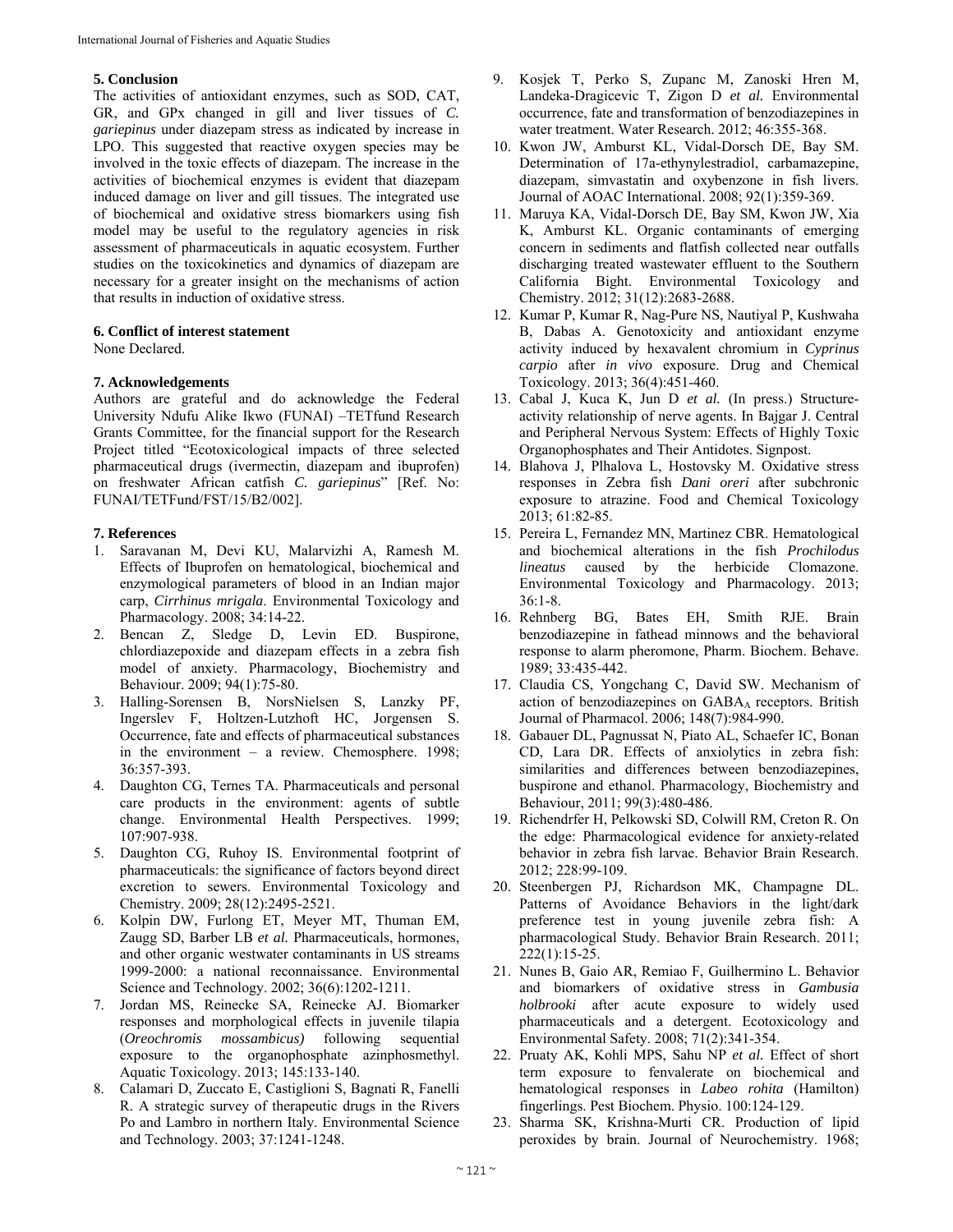15:147-149.

- 24. Lawrence RA, Burk RF. Glutathione peroxidase activity in selenium deficient rat liver. Biochemical and Biophysical Research Communications. 1976; 71:952- 958.
- 25. Aebi H. Catalase *in vitro*. Methods in Enzymology. 1984; 105:121-126.
- 26. Misra P, Fridovich I. The role of superoxide anion in the autoxidation of epinephrine and a simple assay for superoxide dismutase. The Journal of Biological Chemistry. 1972; 247:3170-3175.
- 27. Cooper GR, McDaniel V. The determination of glucose by the O-toluidine method. Standard Method Clinical Chemistry. 1970; 6:159-162.
- 28. Van Der Oost R, Beyer J, Vermeulen NPE. Fish bioaccumulation and biomarkers in environmental risk assessment: a review. Environmental Toxicology and Pharmacology. 2003; 13:57-149.
- 29. Gutteridge JMC. Lipid peroxidation and antioxidants as biomarkers of tissue damage. Clinical Chemistry. 1995; 41:1819-1828.
- 30. Islas-Flores H, Gómez-Oliván LM, Galar-Martínez M, García-Medina S, Neri-Cruz N, Dublán-García O. Effect of ibuprofen exposure on blood, gill, liver, and brain on common carp (*Cyprinus carpio*) using oxidative stress Biomarkers. Environmental Science and Pollution Research. 2014. DOI: 10.1007/s11356-013-2477-0.
- 31. Nwani CD, Somdare PO, Ogueji EO, Nwani JC, Ukonze JA, Nwadinigwe AO. Genotoxicity assessment and oxidative stress responses in freshwater African catfish *Clarias gariepinus* exposed to fenthion formulations, Drug and Chemical Toxicology. 2017; 40(3):273-280.
- 32. Shen HM, Liu ZJ. Signaling pathway is a key modulator in cell death mediated by reactive oxygen and nitrogen species. Free Radical Biology and Medicine. 2006; 40:928-939.
- 33. Ogueji EO. Toxicity of Chlorpyrifos-ethyl and Lambdacyhalothrin (Pesticides) to juveniles of African catfish *Clarias gariepinus* (Burchell, 1822). 2008, PhD thesis, Ahmadu Bello University, Zaria.
- 34. Vinodhini R, Narayanan M. Biochemical changes of antioxidant enzymes in common carp (*Cyprinus carpio*) after heavy metal exposure. Turkish Journal of Veterinary and Animal Sciences. 2009; 33(4):273-278. doi: 10.3906/vet-0711-18
- 35. Brandao FP, Rodrigues S, Castro BB, Goncalves F, Antunes SC, Nunes B. Short-term effects of neuroactive pharmaceutical drugs on a fish species: Biochemical and behavioural effects. Aquatic Toxicology. 2013; 144:218- 229.
- 36. Asensio C, Levoin N, Guillaume C, Guerquin M, Rouguieg K, Chrétien F *et al.* Irreversible inhibition of glucose-6- phosphate dehydrogenase by the coenzyme A conjugate of ketoprofen: a key to oxidative stress induced by non-steroidal anti-inflammatory drugs, Biochemical Pharmacology. 2007; 73:405-416.
- 37. Saravanan M, Devi KU, Malarvizhi A, Ramesh M. Effects of Ibuprofen on hematological, biochemical and enzymological parameters of blood in an Indian major carp, *Cirrhinus mrigala*. Environ. Toxicology and Pharmacology. 2012; 34:14-22.
- 38. Iqbal S, Suhel P, Suwarna P, Bilal B, Rizwanul H, Sheikh R. Oxidative stress biomarkers of exposure to deltamethrin in freshwater fish, *Channa punctatus*.

Ecotoxicology and Environmental Safety. 2003; 56:295- 301.

- 39. Suneetha K. Toxic Effect of Endosulfan and Fenvalerate on Oxidative Stress Biomarkers and Lipid Peroxidation in Freshwater Fish *Labeo Rohita* (Hamilton) International Journal of Biological and Pharmaceutical Research. 2014; 5(2):156-160.
- 40. Hostovsky M, Blahova J, Plhalova L, Stepanova S, Praskova E, Marsalek P. Oxidative stress parameters in early developmental stages of common carp (*Cyprinus carpio L*.) after subchronic exposure to terbuthylazine and metribuzin. Neuroendocrinology Letters. 2012; 33:101-106.
- 41. Lin Y, Tang ZS, Cao XW, Gan X. Acute Toxicity of Cadmium on the Antioxidant Defense Systems and Lipid Peroxidation in the Juveniles of Genetically improved Farmed (GIFT) Tilapia *Oreochromis niloticus.* Journal of Environmental Science and Health. 2011; 5:1043-1052.
- 42. Bagnasco M, Camoirano F, Melodia S, Arillo A. Enhanced liver metabolism of mutagens and carcinogens in fish living in polluted seawater. Mutation Research. 1991; 262:129-137.
- 43. Divoll M, Greenblatt DJ, Harmatz JS, Shader RI. Effect of age and gender on disposition of temazepam. Journal Pharmaceutical Sciences. 1981; 70:1104-1107.
- 44. Catalgol BK, Ozden S, Alpertunga B. Effects of trichlorfon on malondialdehyde and antioxidant system in human erythrocytes, Toxicology *In Vitro*. 2007; 21:1538- 1544.
- 45. Li Y, Lopez P, Quazzani A, Badet B, Badet-Denisot MA. An enzyme coupled assay for amidotransferase activity of glucosamine-6-phosphate synthase. Annals of Biochemistry. 2007; 370(2):142-146.
- 46. Bradbury SP, Symonic DM, Coats JR, Atchison GJ. Toxicology of fenvalerete and its constituent's isomers to the fathead minnow (*Pimephale spromelos*) and blue gill (*Lepomi smacrochirus*). Bulletin of Environmental Contamination and Toxicology. 1987; 38:727-735.
- 47. Lavanya S, Ramesh M, Kavitha C, Malarvizhi A. Hematological, biochemical and iono-regulatory responses of Indian major carp *Catla catla* during chronic sublethal exposure to inorganic arsenic, Chemosphere. 2011; 82:977-985.
- 48. Hille S. Literatures review of the blood chemistry of rainbow trout, *Salmon gairdneri* (Rich). Journal of Fish Biology. 1982; 20:535-69.
- 49. Dogan D, Can C. Hematological, biochemical and behavioral responses of *Oncorhychus mykiss* to dimethoate. Fish Physiology and Biochemistry. 2011; 37:951-958.
- 50. Nwani CD, Ifo CT, Nwamba HO, Ejere VC, Onyishi GC, Oluah SN. *et al.* Oxidative stress and biochemical responses in the tissues of African catfish *Clarias gariepinus* juvenile following exposure to primextra herbicide. Drug and Chemical Toxicology, 2014, Informa Healthcare USA, Inc. DOI: 10.3109/01480545.2014.947503.
- 51. Bucher F, Hofer R. Effects of domestic wastewater on serum enzyme activities of brown trout (*Salmo trutta*). Comp. Biochem. Physio. 1990; 97:385-391.
- 52. Yarbrough JD, Chambers JE, Robinson KM. Effect of chronic exposures to pesticides on animal system. In: Chambers, JE, Yarbrough, YD. (Eds), Alterations in Liver Structure and Function Resulting from Chronic